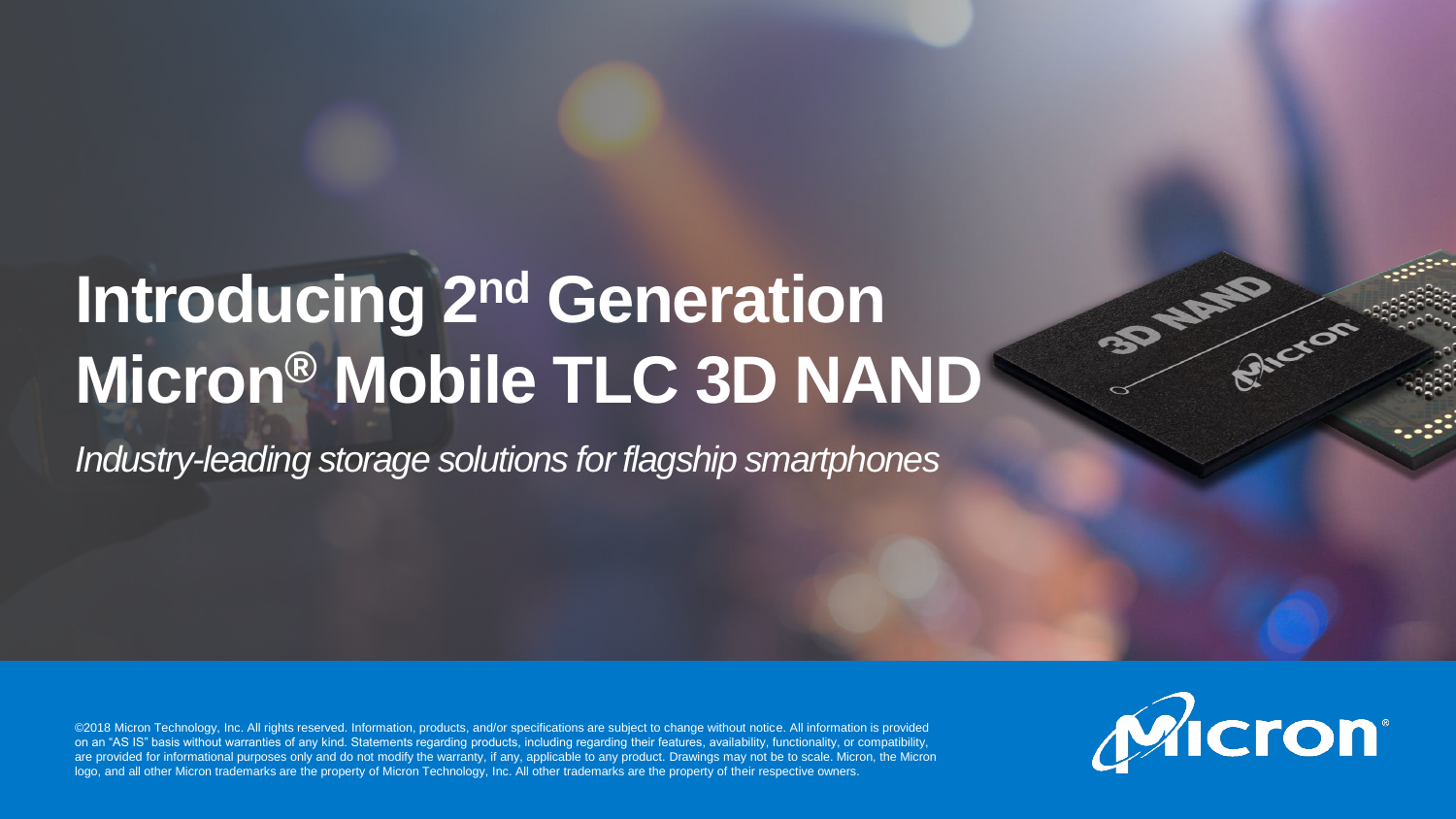**Top Mobile trends that impact memory**

**1. On-device AI and machine learning**  Dedicated AI engines and apps

**2. Advanced user authentication** Face ID, fingerprint sensors

**3. Augmented reality** More display pixels, new lens systems

**4. Dual cameras on every phone**  Higher quality imaging, new effects

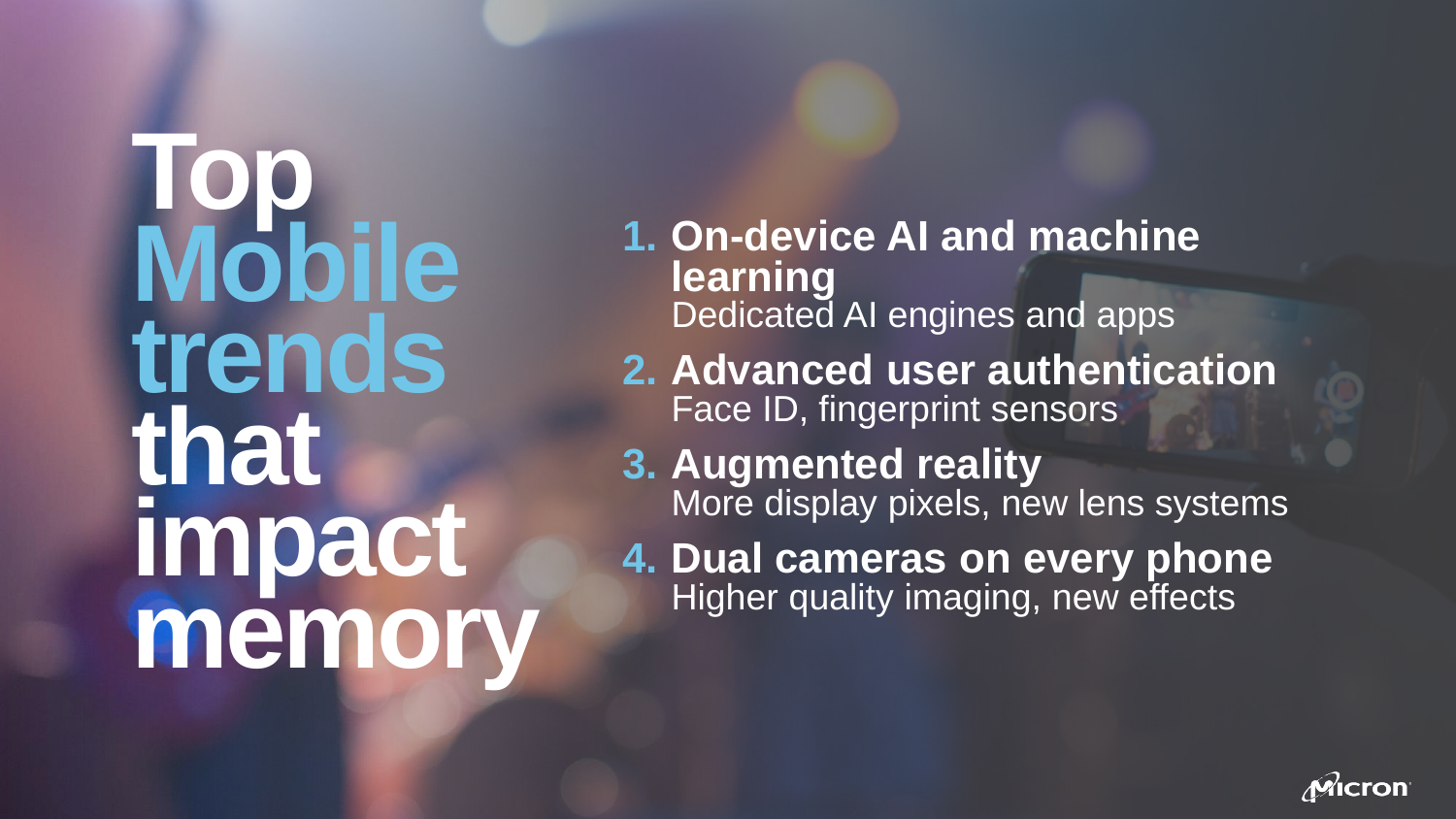### **2nd Generation Micron® Mobile TLC 3D NAND**



#### **High Performance**

Up to 150% faster sequential writes vs. previous TLC 3D NAND\*; UFS 2.1 interface delivers 200% higher bandwidth vs. e.MMC 5.1\*





#### **Enhanced Reliability**

Unique floating gate architecture provides superior data retention compared to charge trap gates



### **Power Efficiency**

Significantly reduce peak power with Micron's Peak Power Management feature



#### **Superior Mobile Experience**

Faster boot up, seamless HD streaming, high-bandwidth data access for AI, and responsive camera performance



#### **High Capacity**

Higher storage capacity in a smaller space with Micron's 64-layer TLC 3D NAND architecture and CMOS under the Array technology



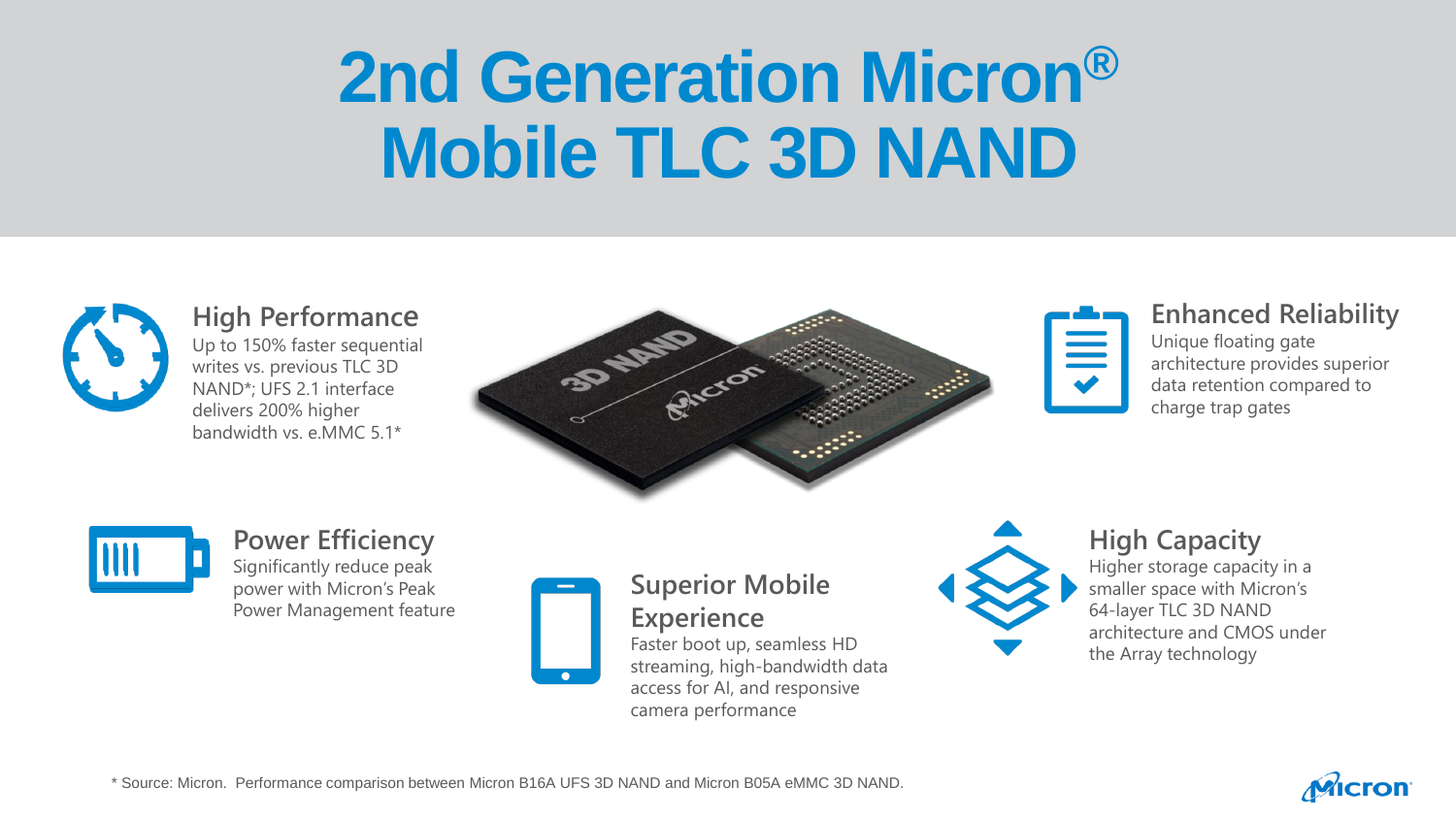### **CMOS under Array (CuA)** Higher storage capacity in a smaller space



- Enables ~25% more die per wafer relative to competing 64-layer 3D NAND
- **Industry's most dense mobile 3D** NAND memory array\*
- **Highly efficient utilization of memory** cell space

\* Source: Micron. Internal measurements illustrate that floating gate technology with CuA has more memory cells per measure of space on a die than competing charge trap technology .

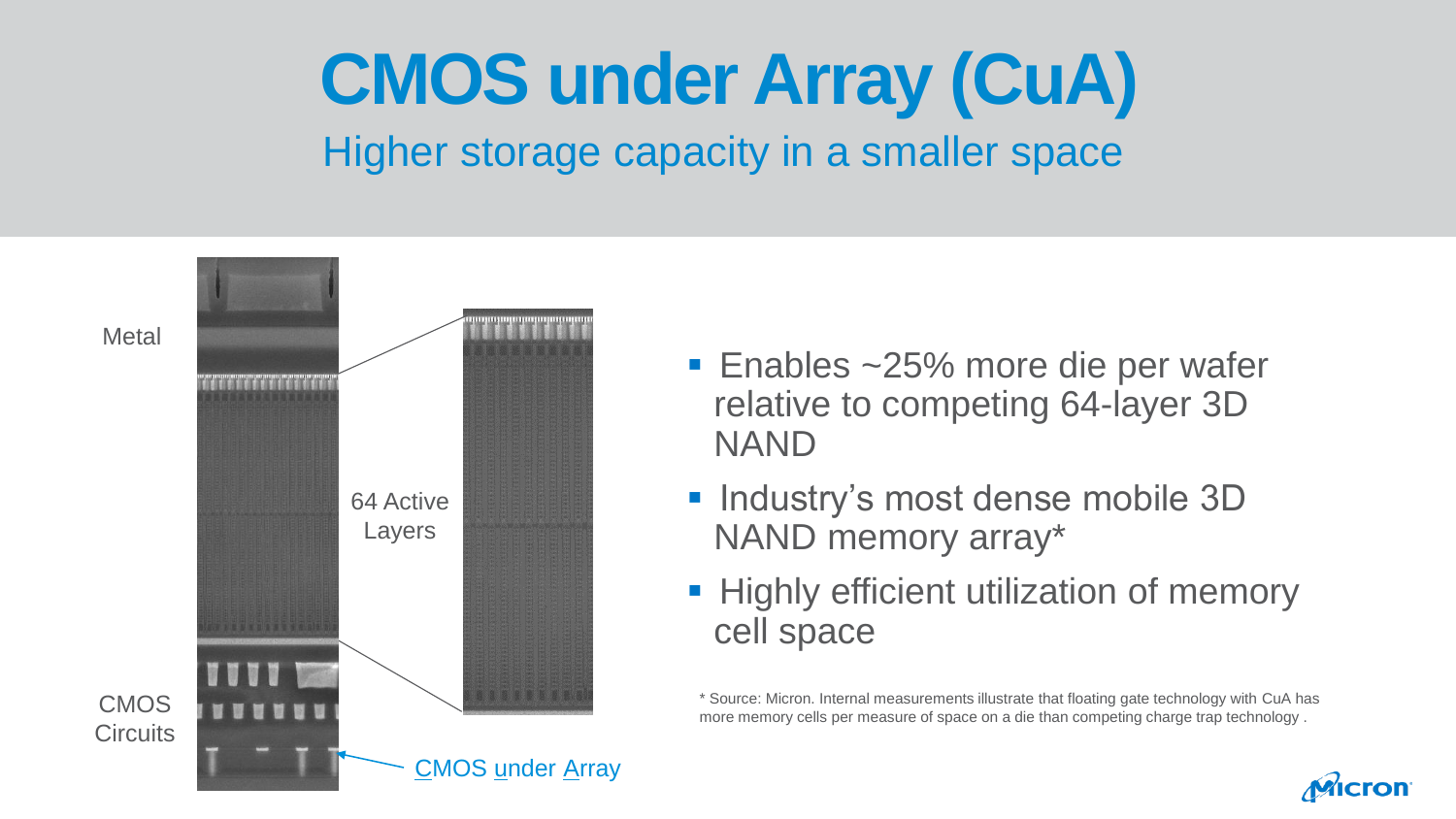**Micron: World's Smallest TLC 3D NAND Die**



- **Micron 32GB TLC 3D NAND die** measures **59.341mm<sup>2</sup>** , making it the smallest TLC 3D NAND on the market\*
	- − ~44% smaller vs. 1y/1z planar NAND\*\*
- **Vertically tiered die packs up to 6X** the capacity in a smaller space vs. planar NAND\*\*
- **Tiny memory packaging can free** up space for additional battery size or enable smaller form factor devices







Comparing Micron B16A 4.314Gb/mm<sup>2</sup> vs. Micron L94C 0.5967Gb/mm<sup>2</sup>

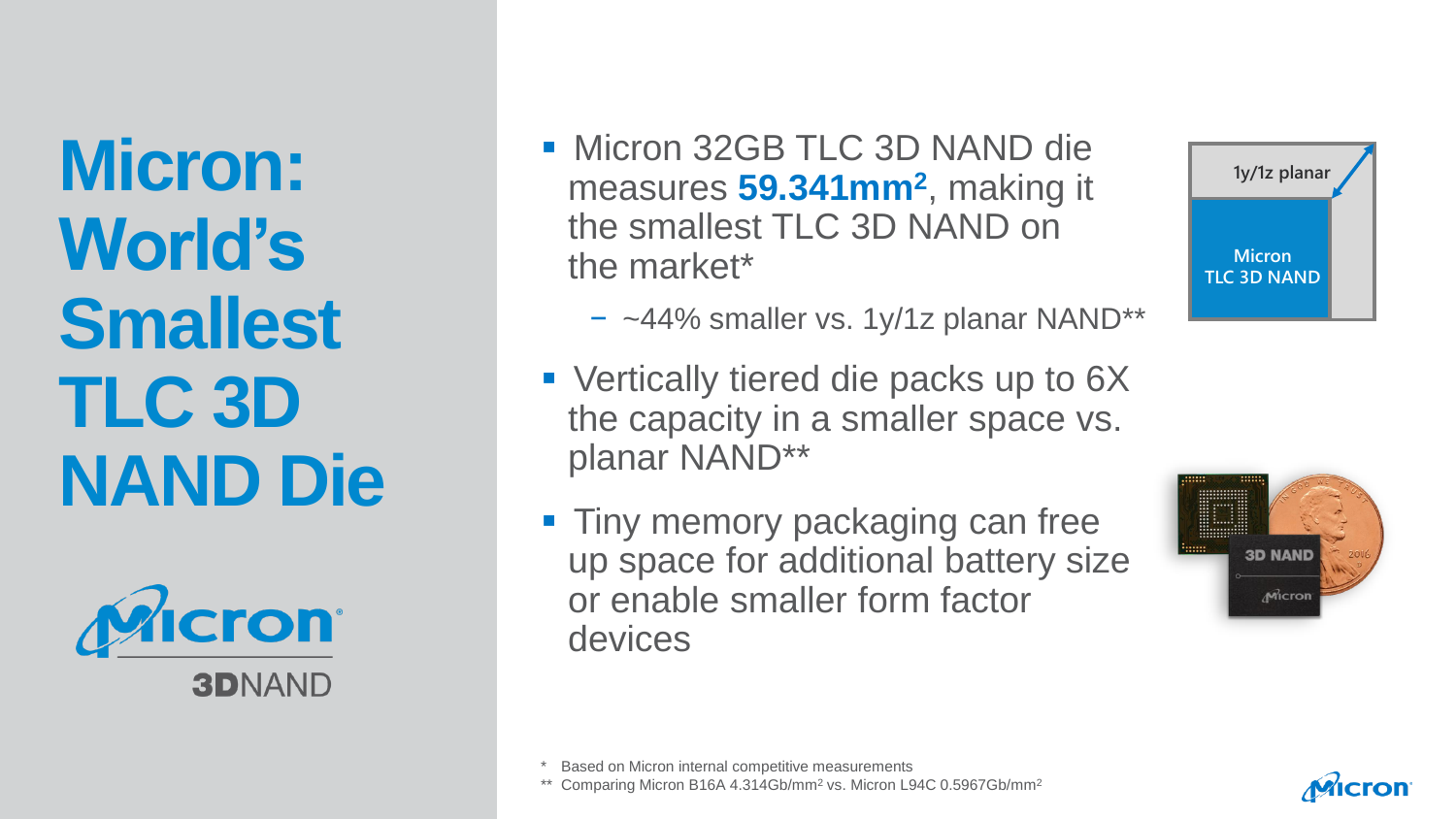# **Universal Flash Storage (UFS) 2.1**

#### **UFS 2.1 Serial Interface** Read AND Write





- UFS 2.1 delivers significantly faster random read speed performance than e.MMC 5.1
	- − UFS uses a full duplex serial interface, allowing reading and writing at the same time, unlike e.MMC's half duplex parallel interface
- Increased IOPS and reduced read/write latencies provide additional performance improvements and security features that enhance multimedia transfer in mobile devices

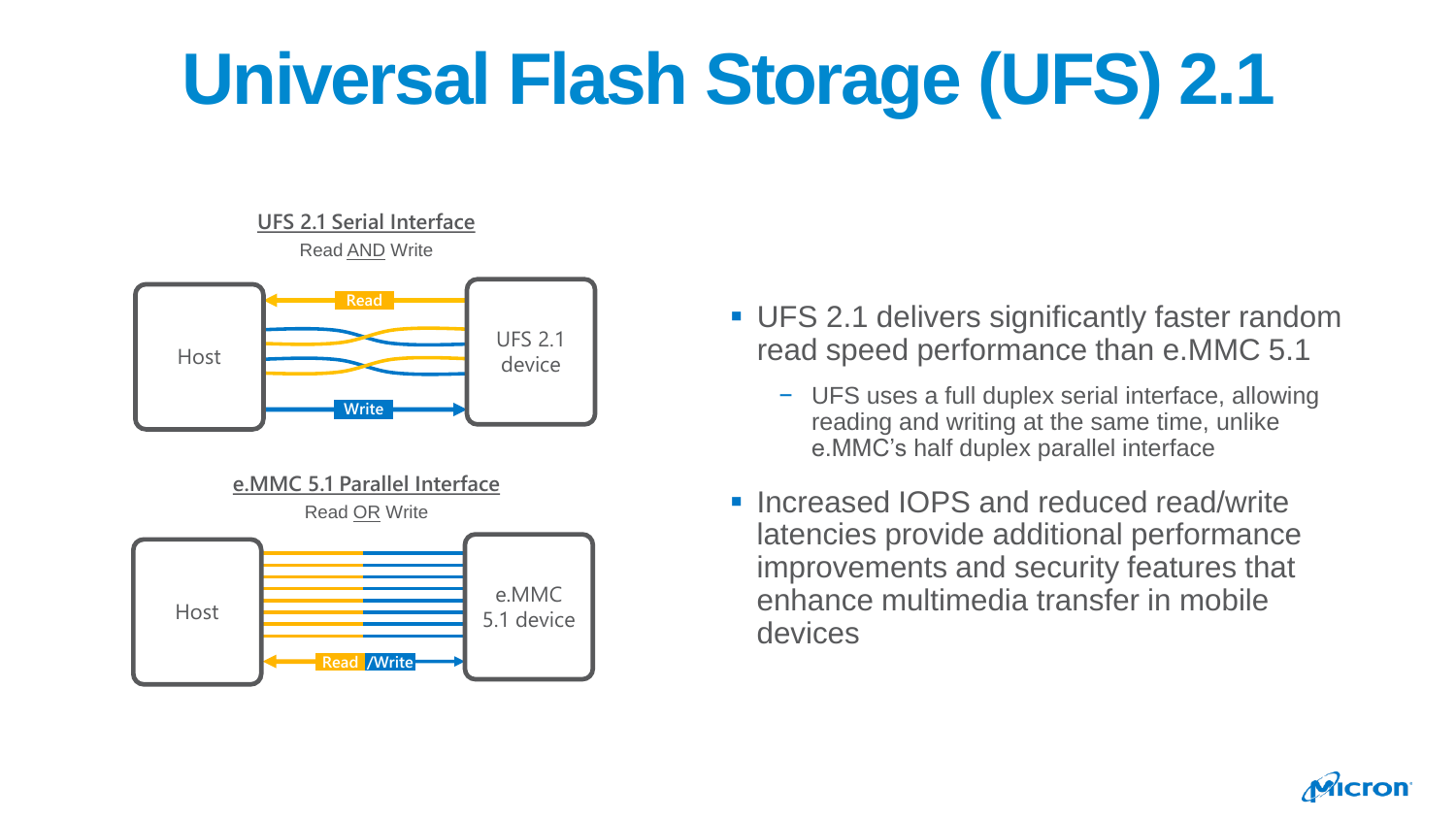### **Mobile AI Drives Need for Faster Storage Performance**



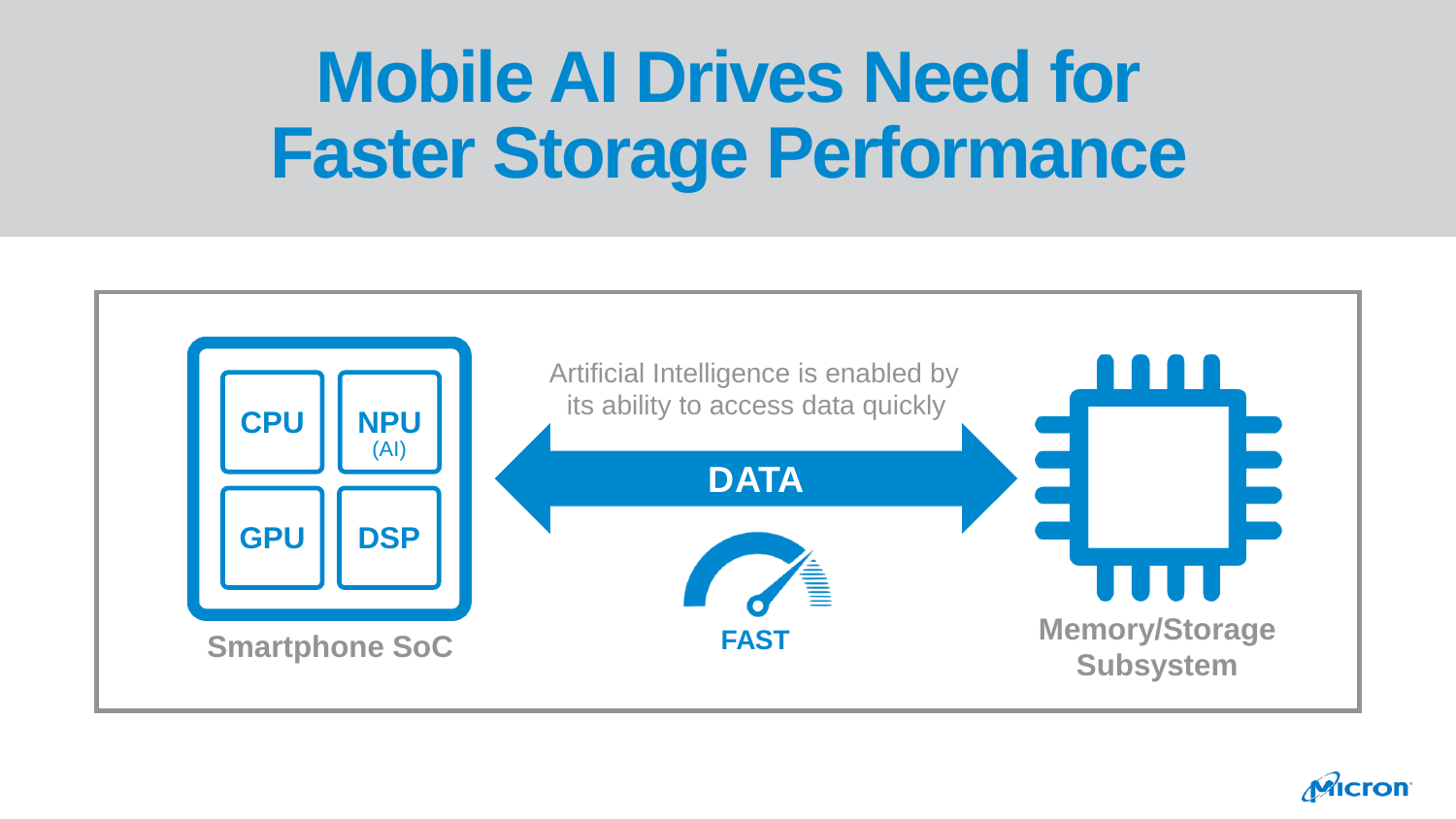## **Summary: 2nd Gen Micron Mobile TLC 3D NAND**





New 64 -layer TLC 3D NAND delivers up to 6X more storage than planar NAND



Industry's smallest 64GB TLC 3D NAND die, measuring 59.341mm<sup>2</sup>



Built on proven cell technology enabling better performance, quality and reliability



Up to 150% performance improvement vs. previous Micron mobile 3D NAND



High -capacity offerings of 256GB, 128GB and 64GB storage



Micron TLC 3D NAND now shipping to mobile customers for qualification